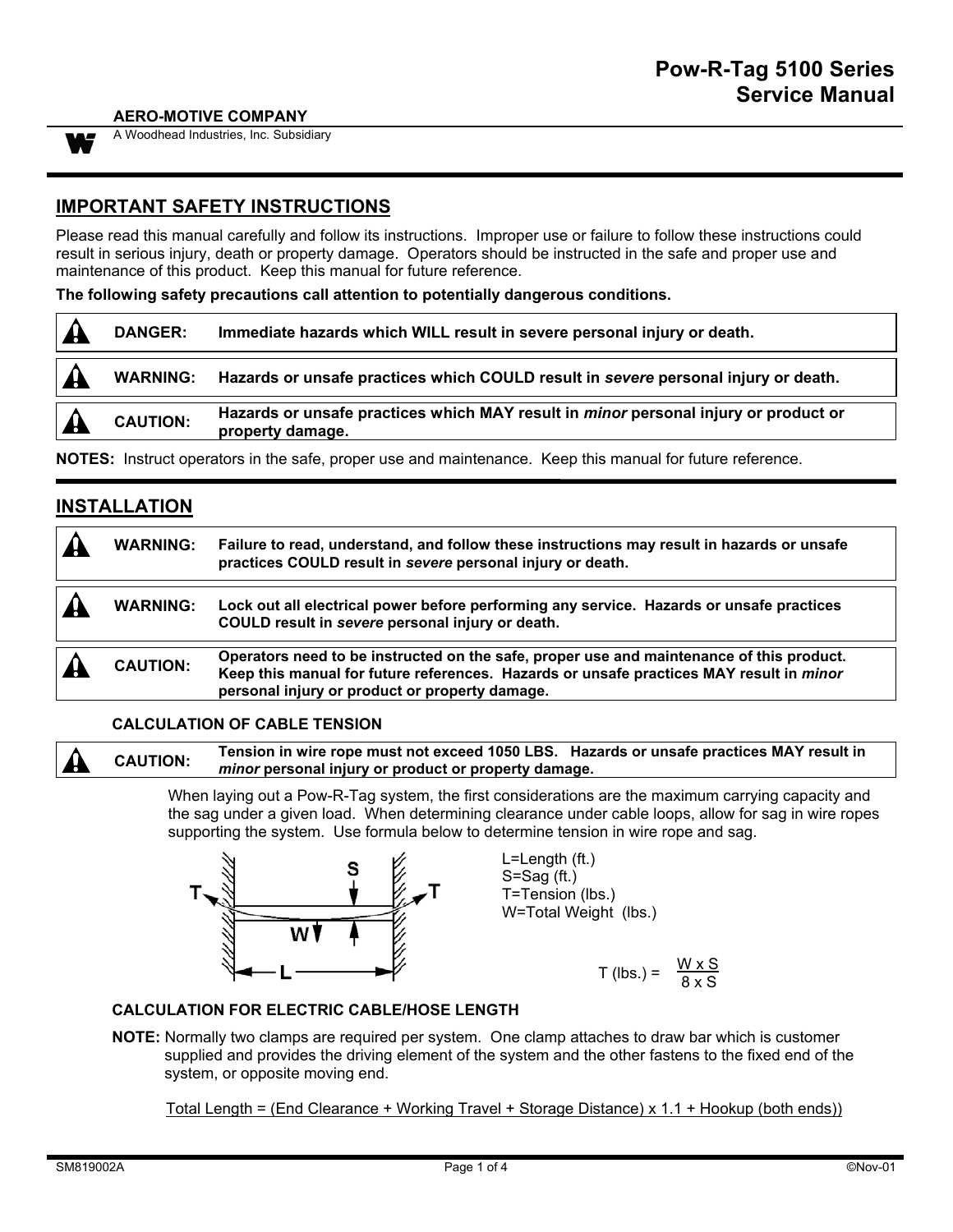## **SPECIFICATIONS**

### **MATERIALS**

Housing-Nylon Wheels-Nylon Shafts-Stainless Steel Fasteners-Galvanized Steel

#### **CAPACITY**

Travel in first loop between fixed clamp and first car (A) and lead loop (b) will vary with **installation.**

| Loop Depth |           | Maximum Travel Per Car* |             | <b>Clamping Distance ** (Cable/Hose)</b> |
|------------|-----------|-------------------------|-------------|------------------------------------------|
|            | Car 5111  | Car 5121/5131           | Car 5111    | Car 5121/5131                            |
| 3 ft.      | $5.7$ ft. | $5.9$ ft.               | $6.25$ ft.  | $6.52$ ft.                               |
| 4 ft.      | 7.5 ft.   | 7.7 ft.                 | $8.25$ ft.  | $8.52$ ft.                               |
| 5 ft.      | $9.3$ ft. | $9.5$ ft.               | 10.25 $ft.$ | $10.52$ ft.                              |

\* Working travel between two moving cars.

\*\* Distance between active carrier cars, as measured along cable or hose.

Load-9 lbs./ Carrier Storage distance per car 4-1/8"

## **DIMENSIONS**

#### **CLAMPS & CARRIERS**

**NOTE:** If dimensions are critical, always request a certified print.

Dimensions are in inches (millimeters). See Illustrations on next page.

**CLAMPS**



 $\frac{2.01}{(71)$  MAX

2.38

 $(61)$ 

4.00

 $(102)$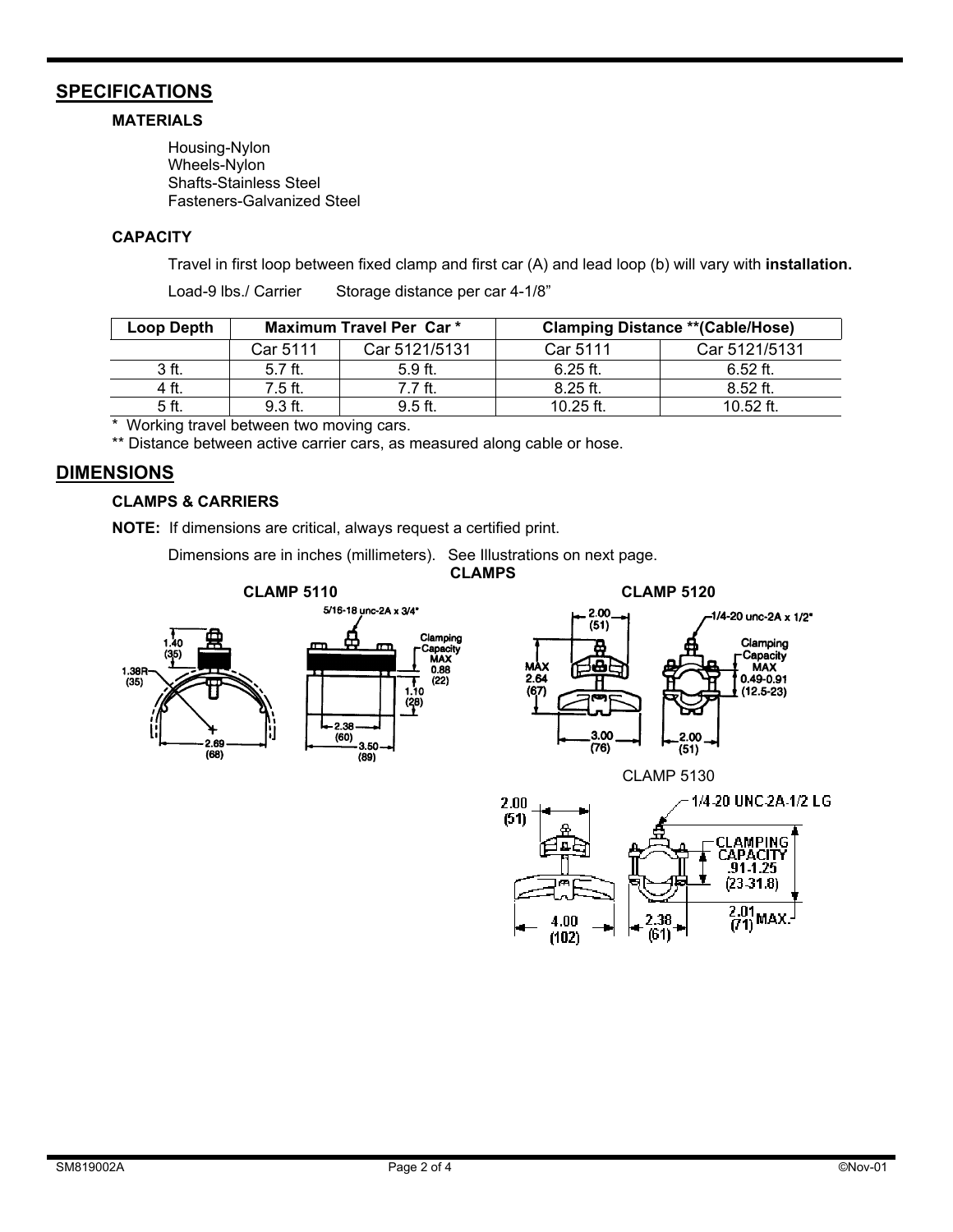



# **DIMENSIONS 5130/5120 ROUND**



| <b>Reference</b><br><b>Number</b> | <b>Part</b><br>Number | Qty.         | <b>Description</b>                                  |
|-----------------------------------|-----------------------|--------------|-----------------------------------------------------|
|                                   | 5120/5130             | 2            | Assembly; Saddle Clamp                              |
|                                   | 5103                  |              | Kit; Hardware (2 eyebolts, 5 clamps, & 1 ball stop) |
| 3                                 | 5121/5131             | See<br>Chart | Carriers; Intermediate                              |
|                                   | 5104                  | AR           | Rope; Nylon Covered Wire (Required Length)          |

Note: Round Cable, Connectors & Hose not included

|              | B*                |                       |                      | <b>No. Of Carriers</b> |                   |
|--------------|-------------------|-----------------------|----------------------|------------------------|-------------------|
| Max. Working | <b>Loop Depth</b> | <b>Overall Length</b> | <b>Storage Space</b> | (Item $# 3$ )          | <b>System No.</b> |
| Travel (ft.) | (ft.)             | (ft.)                 | (ft.)                |                        |                   |
| 15           |                   | 17.5                  | .84                  |                        | 51(2/3)0-02-025   |
| 20           |                   | 22.5                  | .84                  |                        | 51(2/3)0-02-025   |
| 26           |                   | 29.1                  | 1.40                 |                        | 51(2/3)0-04-040   |
| 35           | 4                 | 38.1                  | 1.40                 | 4                      | 51(2/3)0-04-040   |
| 37           |                   | 40.7                  | 1.97                 | 6                      | 51(2/3)0-06-060   |
| 50           |                   | 53.7                  | 1.97                 | 6                      | 51(2/3)0-06-060   |
| 48           |                   | 52.2                  | 2.53                 | 8                      | 51(2/3)0-08-075   |
| 65           |                   | 69.2                  | 2.53                 | 8                      | 51(2/3)0-08-075   |

\*Max. Cable weight 138 lbs. Per ft. with 3ft. loop depth or 1.05lbs. per ft. with 4ft. loop depth.